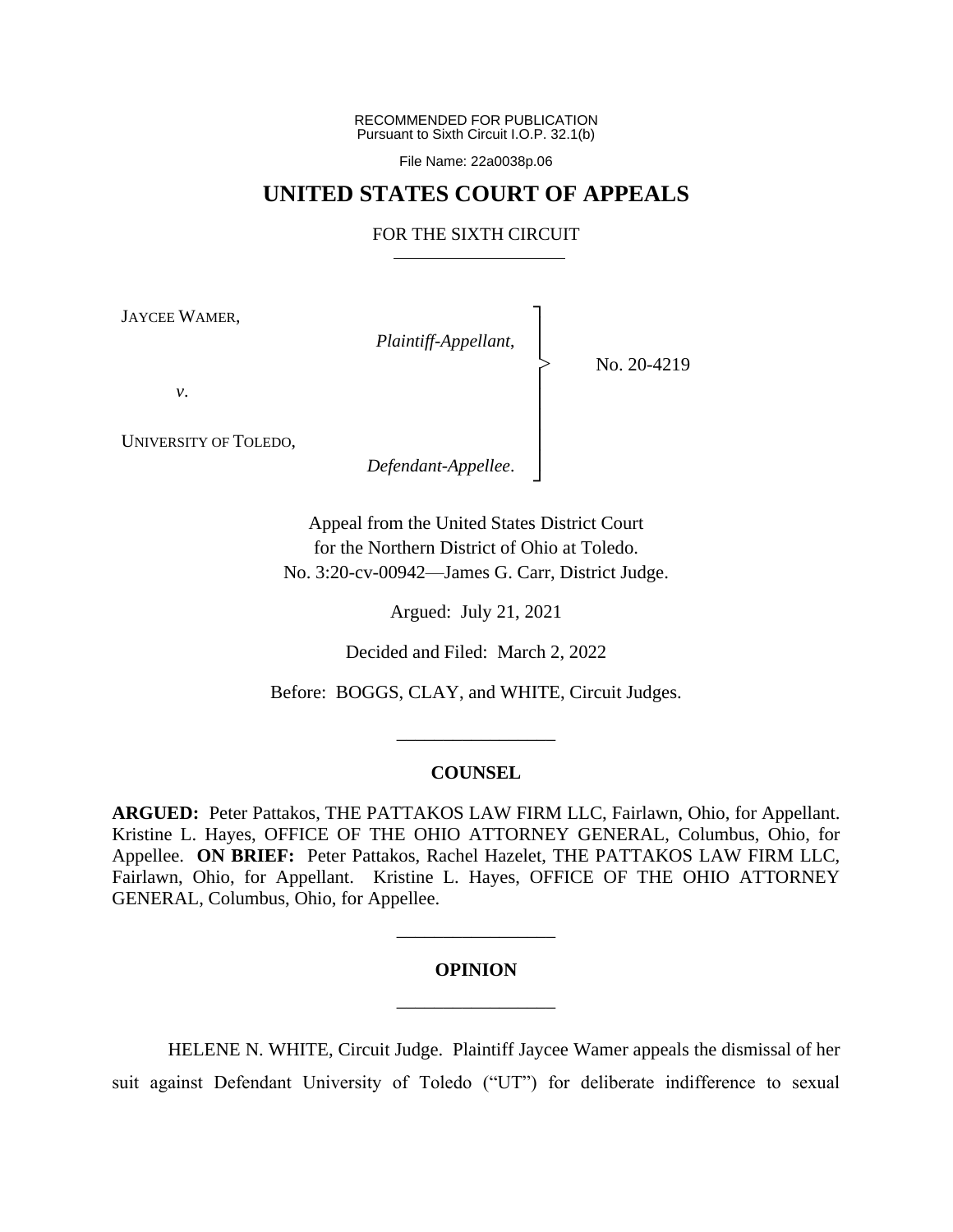harassment by her instructor, in violation of Title IX. The district court granted UT's motion to dismiss, applying the standards for deliberate indifference to student-on-student harassment laid out in *Kollaritsch v. Michigan State University Board of Trustees*, 944 F.3d 613 (6th Cir. 2019). Because we find that the *Kollaritsch* test is not applicable to claims of deliberate indifference to teacher-student sexual harassment, we reverse and remand for further proceedings.

## **I.**

On May 2, 2018, Wamer, an undergraduate Communications major, was working to complete a final project for instructor Eric Tyger's class at UT's Media Center when Tyger came from behind and placed his arm around her, resting it on her chest while touching her hair. Wamer continued working on her project, and when it was complete, she asked Tyger for permission to use the computer in his office to print her project for submission. Tyger indicated that she could do so, but did not move from his seat, so Wamer was forced to reach across Tyger's lap to access Tyger's computer to print the assignment. As she did so, Tyger leaned his head against Wamer, placed his hand on the middle of her thigh, and told her she smelled good, asking what kind of perfume she wore because he wanted to "buy it for [his] wife." R. 1, PID 4. Tyger also asked Wamer about her job at a state park, mentioning he had once worked there and "would go into the empty rooms to f\*\*\* women." *Id.*

That evening and the following day, Tyger sent Wamer text messages asking for details regarding her work schedule, insisting that she "better come visit [him] again" and eventually texting, "Or don't answer me. It's cool," when Wamer did not respond. *Id.*

In addition to the specific allegations regarding Tyger's contact with Wamer on May 2 and his subsequent text messages, Wamer alleges that Tyger "frequently made inappropriate comments to [his] class, including that students should ask about [his] drug overdose, that [he] would not have gotten married at such a young age if his wife had not been pregnant, and that, concerning the '#metoo' movement against sexual assault and harassment, [he] believed that the women were 'asking for it.'" *Id.* at PID 3.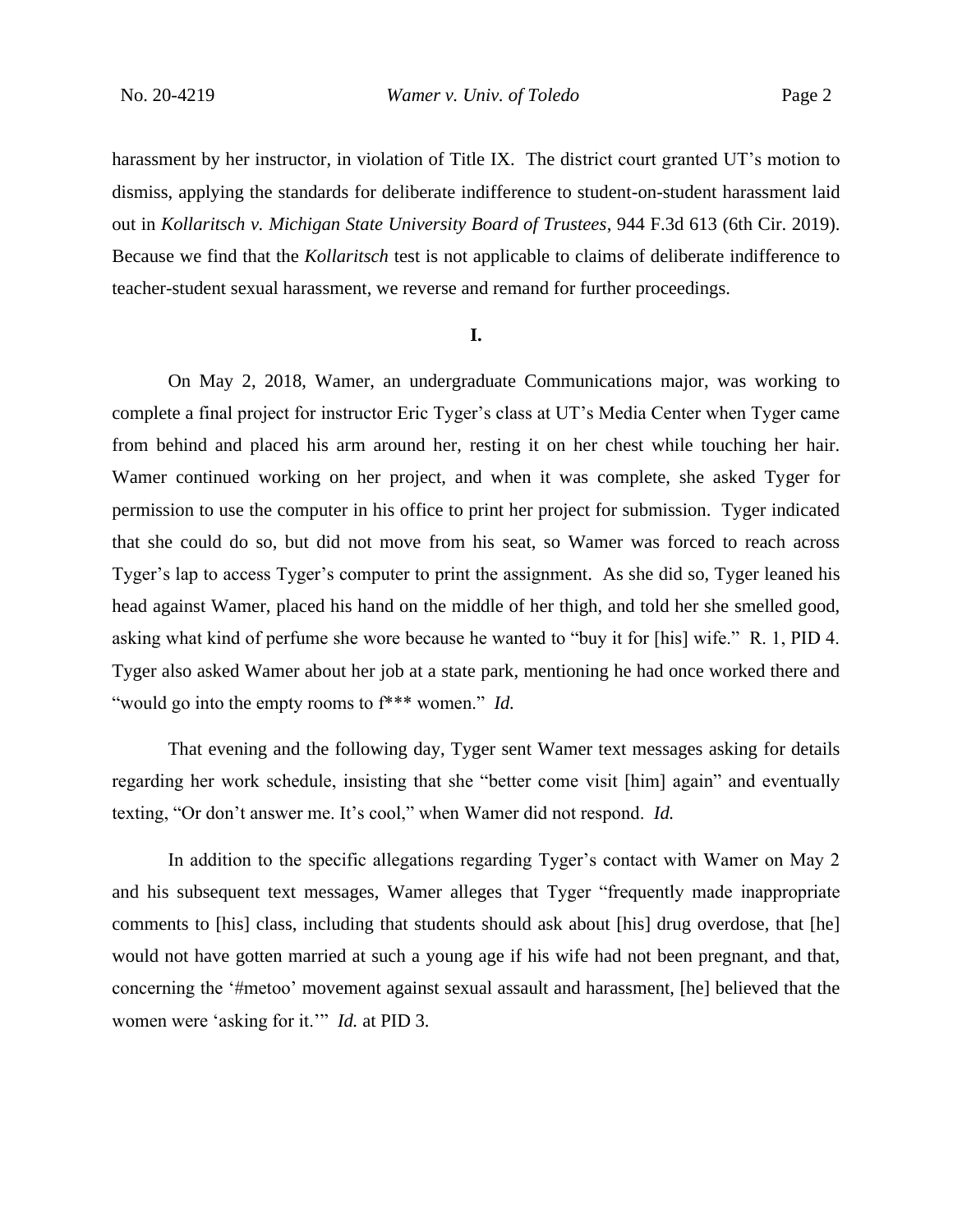On May 4, Wamer contacted Kevin O'Korn, a faculty member at UT, and reported Tyger's unwanted sexual advances. That day, O'Korn and Wamer each submitted a complaint regarding Tyger's conduct to UT's Office of Title IX and Compliance.

At some point following submission of the reports, UT's Title IX Office contacted Wamer and asked whether she was "comfortable" attending a face-to-face interview on campus regarding the incident, and Wamer responded that she was not. *Id.* at PID 6. Wamer alleges that she was afraid of coming into contact with Tyger on campus and also feared retribution for having reported the incident. According to Wamer, UT informed her it would continue to pursue the case against Tyger even if she did not come in for an in-person interview, and Wamer never indicated that she was choosing not to pursue the complaints against Tyger or that she did not want UT to continue its investigation. However, three weeks after Wamer and O'Korn submitted their reports, the University notified Wamer that it was closing its investigation and would be taking no action. Wamer asserts that she would have agreed to attend an interview and otherwise fully participate in the investigatory process if she had known that UT would otherwise cease its investigation.

After UT closed its investigation without taking any action against Tyger, Wamer had an increasingly difficult time concentrating on her studies and feared visiting campus for in-person classes. As a result, Wamer changed her major, avoided coming to campus, and began enrolling in online classes to ensure she would not come into contact with Tyger.

In October 2018, O'Korn arranged a meeting between Wamer and a more senior faculty member, Deloris Drummond, to discuss Tyger's harassment of Wamer. After the meeting, Drummond reported Wamer's allegations about Tyger to David Tucker, the chair of UT's Communications Department, and on November 6, Drummond filed a third complaint to UT's Title IX Office regarding Tyger's May conduct. The next day, UT's Title IX Office notified Wamer that it had received another report naming her as a victim of sexual misconduct. On November 27, 2018, UT placed Tyger on paid administrative leave and prohibited him from coming to campus, based on allegations that he had "engaged in inappropriate conduct of a sexual nature toward a student, in violation of Title IX, and the University Policies related to Title IX." *Id.* at PID 7. Wamer alleges that after Tyger was placed on administrative leave, he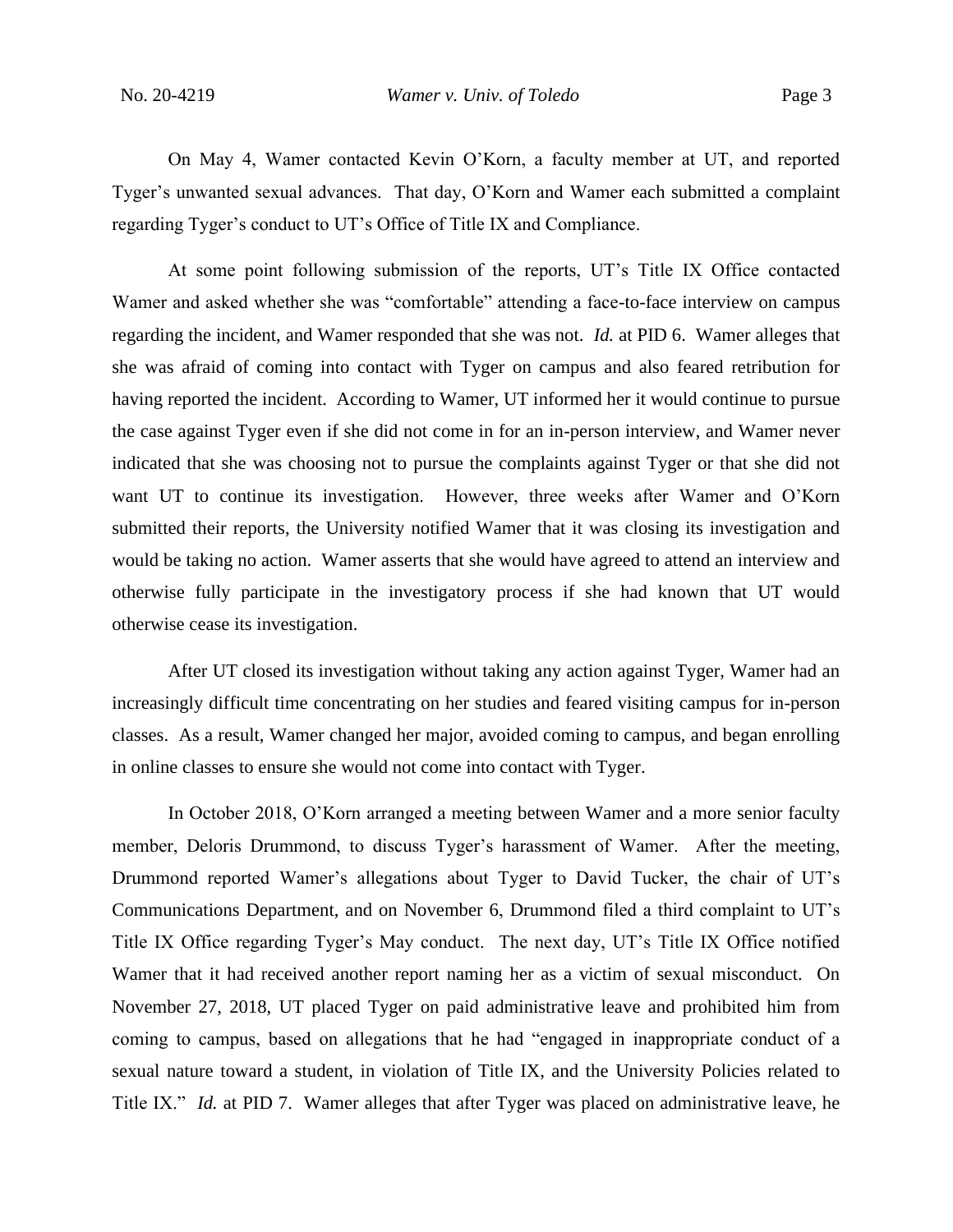attempted to smear Wamer's reputation among the campus community by outing her as the student who reported him, publicizing her grades, and accusing her of lying.

On January 8, 2019, UT's Title IX investigators interviewed O'Korn, who told them that Wamer would have been "more comfortable" talking to someone other than an investigator "about the situation." *Id.* at PID 7–8. O'Korn also told investigators that Wamer had not been in the building where the Media Center is located since May and had scheduled mostly online classes to avoid Tyger. On May 10, 2019, UT held a pre-disciplinary hearing for Tyger. UT investigators found that Tyger had engaged in sexual misconduct as Wamer had alleged and recommended termination.

Wamer filed this action under Title IX, claiming that the University was deliberately indifferent to the reports of sexual harassment that she and O'Korn made in May 2018, and that the University's indifference "unreasonably interfered with Wamer's participation in and enjoyment of the benefits of UT's educational programs and activities."**<sup>1</sup>** *Id.* at PID 9.

UT filed a motion to dismiss pursuant to Federal Rule of Civil Procedure 12(b)(6) for failure to state a claim under Title IX. UT argued that Wamer failed to plead facts sufficient to find that she was subjected to "severe, pervasive, and objectively offensive harassment" or that she was "subjected to further sexual harassment after notifying the University of her complaint." R. 5, PID 118–21. Wamer responded, arguing that the pleading standards cited by UT in its motion were applicable only to allegations of peer harassment, and thus did not apply to her claims of teacher-on-student harassment.

The district court granted the University's motion to dismiss. As to UT's argument that Wamer had failed to allege conduct satisfying the standard for "severe, pervasive, and objectively offensive" harassment, the court agreed with Wamer that the standard is applicable only to allegations of student-on-student harassment, and because Tyger was a faculty member, Wamer simply needed to "allege that [his] misconduct amounts to actionable sexual harassment,

**<sup>1</sup>**The district court characterized Wamer's complaint as alleging that UT was deliberately indifferent to all three complaints, including Drummond's November complaint, but the plain language of Wamer's complaint conflicts with that characterization.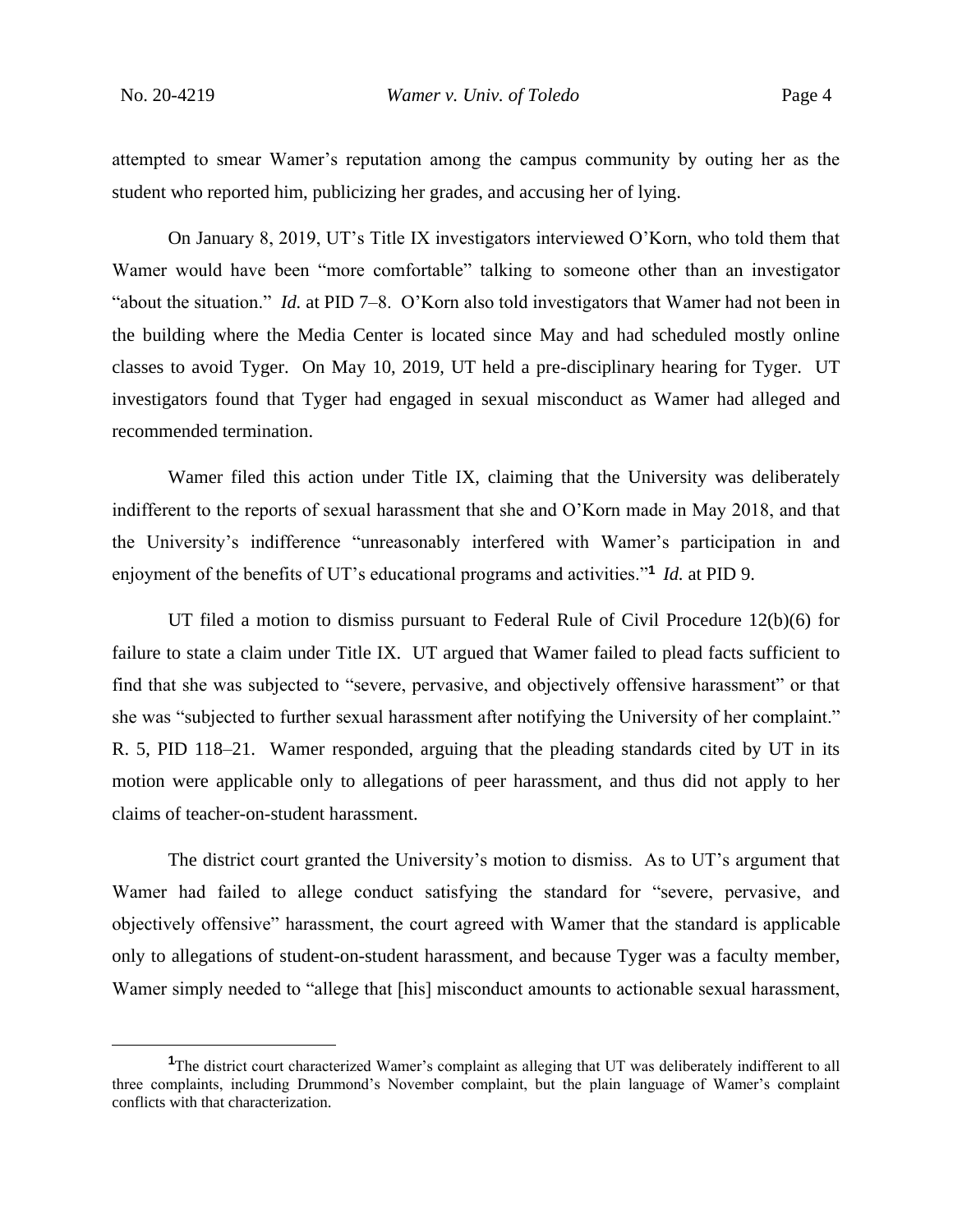which she ha[d]." *Wamer v. Univ. of Toledo*, No. 20-cv-942, 2020 WL 6119419, at \*3 (N.D. Ohio. Oct. 16, 2020).

The district court concluded that the elements of a deliberate-indifference claim applicable to cases of student-on-student harassment, articulated in *Kollaritsch*, are equally applicable to instances of alleged teacher-student harassment, and thus determined that Wamer was required to plead the following to survive a motion to dismiss: (1) institutional knowledge; (2) an act of sexual harassment; (3) consequent injury; and (4) causation. *Id.* The district court also explained that UT's "response to allegations of sexual harassment" would amount to deliberate indifference "only if its response [was] clearly unreasonable in light of known circumstances." *Id.* (citing *Davis v. Monroe Cnty. Bd. of Educ.*, 526 U.S. 629, 648 (1999)). Applying that test, it found that although "Tyger subjected [Wamer] to unwelcome and indefensible sexual harassment, [Wamer] does not allege that the University's action post-notice was detrimental in that it resulted in harassment or that the University's insufficient action made 'the victim more vulnerable to, meaning unprotected from, further harassment.'" *Id.* at \*4 (quoting *Kollaritsch*, 944 F.3d at 623). According to the district court, "[Wamer's] subjective dissatisfaction with the investigation's outcome does not plausibly support an inference that UT's response, to engage in a three-week investigation unaided by [Wamer], left her exposed to a risk of further sexual harassment or caused her to be more vulnerable to such sexual harassment." *Id.* 

# **II.**

This court reviews the district court's grant of a motion to dismiss for failure to state a claim de novo. *Doe v. Miami Univ.*, 882 F.3d 579, 588 (6th Cir. 2018). "To survive a motion to dismiss, a complaint must contain sufficient factual matter, accepted as true, to 'state a claim to relief that is plausible on its face.'" *Id.* (quoting *Ashcroft v. Iqbal*, 556 U.S. 662, 678 (2009)). When reviewing a  $12(b)(6)$  motion to dismiss, a court must "construe the complaint in the light most favorable to the plaintiff, accept its allegations as true, and draw all reasonable inferences in favor of the plaintiff." *Directv, Inc. v. Treesh*, 487 F.3d 471, 476 (6th Cir. 2007). However, "a plaintiff's obligation to provide the grounds of [her] entitle[ment] to relief requires more than labels and conclusions, and a formulaic recitation of the elements of a cause of action will not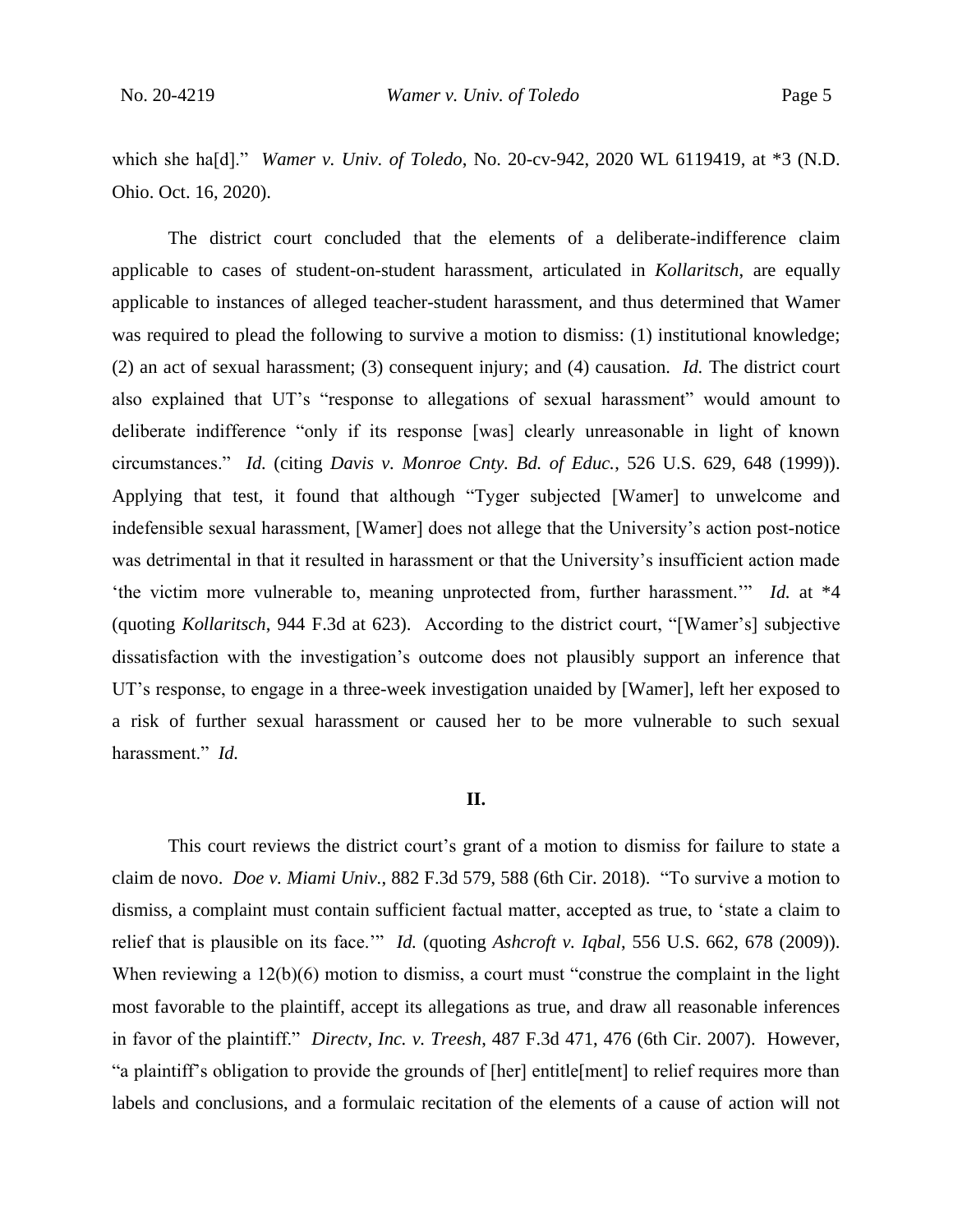do. Factual allegations must be enough to raise a right to relief above the speculative level." *Bell Atl. Corp. v. Twombly*, 550 U.S. 544, 555 (2007) (citations and internal quotation marks omitted).

Wamer's Title IX claim is based on the allegation that UT was deliberately indifferent to reports that a professor had sexually harassed her. Title IX provides that "[n]o person . . . shall, on the basis of sex, be excluded from participation in, be denied the benefits of, or be subjected to discrimination under any education program or activity receiving Federal financial assistance." 20 U.S.C. § 1681(a). Title IX "[u]nquestionably" encompasses a "duty not to permit teacher-student harassment[,] . . . and recipients violate Title IX's plain terms when they remain deliberately indifferent to this form of misconduct." *Davis*, 526 U.S. at 643 (citations and internal quotation marks omitted). Thus, a school that receives federal funds can be held liable in damages for a teacher's sexual harassment of a student if it is proven that the school had actual notice and exhibited deliberate indifference to the alleged harassment. *See Gebser v. Lago Vista Indep. Sch. Dist.*, 524 U.S. 274, 290 (1998). The Supreme Court in *Gebser* explained that deliberate indifference is shown where there is an official or other person with authority to take corrective action, who has "actual knowledge of [the abuse] and fails adequately to respond." *Id*.

#### **A.**

The primary issue in this appeal is whether *Kollaritsch*, which introduced a causation element requiring additional post-notice harassment in deliberate-indifference claims alleging student-on-student harassment, also applies in cases alleging teacher-on-student harassment. The district court assumed that *Kollaritsch* applied and dismissed the case at least in part**<sup>2</sup>** because Wamer's complaint did not allege any additional instances of harassment occurring after her complaint to UT's Title IX Office. There is no question that Wamer did not allege any postnotice harassment, but the application of *Kollaritsch* to cases alleging teacher-student harassment is an undecided question in our circuit, and there is little reason to conclude that the *Kollaritsch*  opinion was intended to sweep so broadly.

**<sup>2</sup>**We address the district court's other possible rationale in subsection B.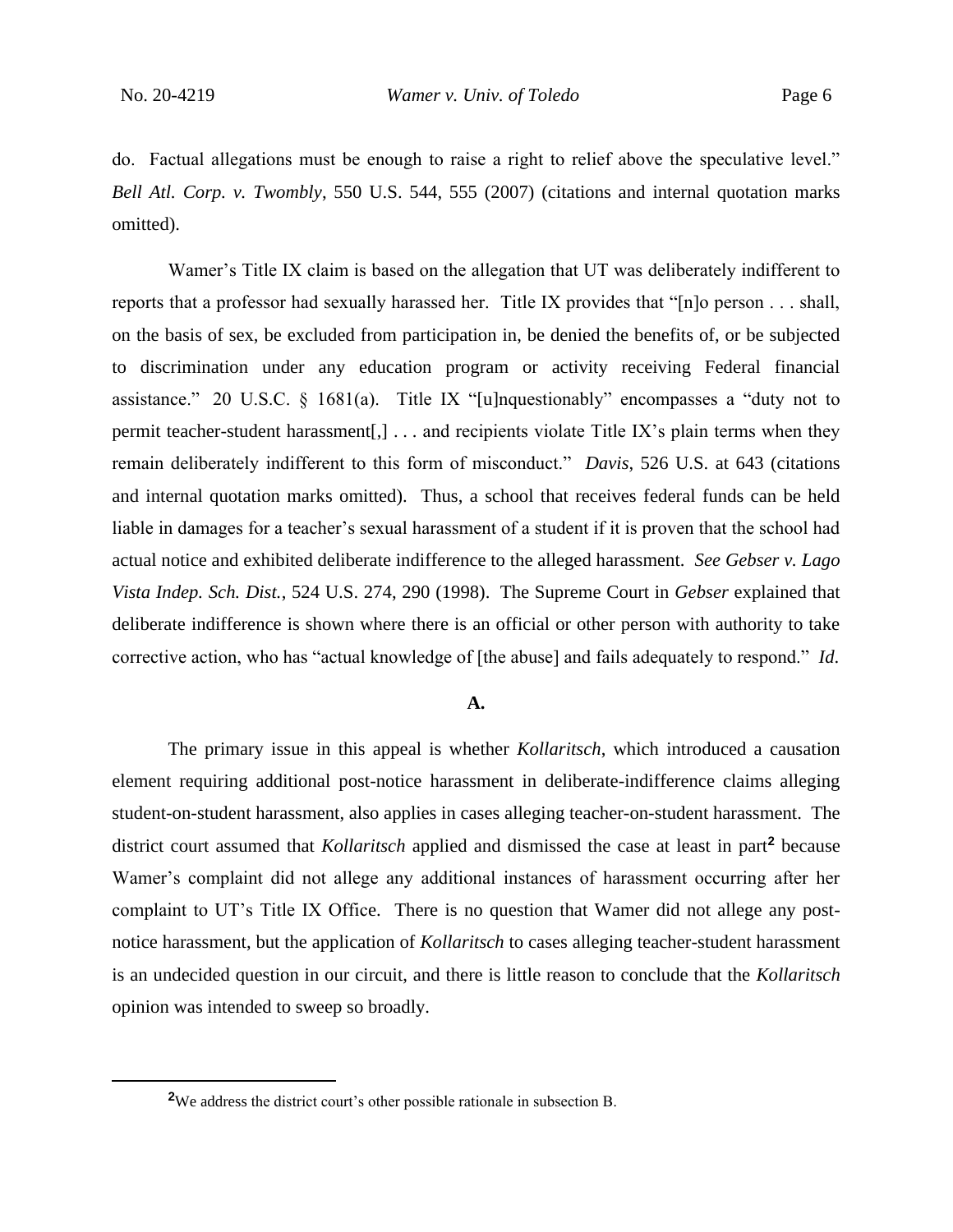The *Kollaritsch* court addressed a question that divided our sister circuits following *Davis*—what is required to find that a school has "subjected" a student to discrimination? *See* 20 U.S.C. § 1681(a). In *Davis*, the Supreme Court expanded Title IX liability to encompass student-on-student harassment and explained that for a school to be liable under Title IX, its deliberate indifference "must, at a minimum, cause [students] to undergo harassment or make them liable or vulnerable to it." 526 U.S. at 645 (internal quotation marks omitted). The First, Tenth, and Eleventh Circuits read this language to mean that students must demonstrate only that a school's deliberate indifference made harassment more likely, not that it actually led to any additional post-notice incidences of harassment. *See Farmer v. Kan. State Univ.*, 918 F.3d 1094, 1103–05 (10th Cir. 2019) (plaintiffs who alleged that they were raped by classmates could make out a viable deliberate-indifference claim by showing that the university's unreasonable response made them more vulnerable to future assaults or harassment, resulting in an "objectively reasonable" fear sufficient to deprive them of educational opportunities); *Fitzgerald v. Barnstable Sch. Comm.*, 504 F.3d 165, 172–73 (1st Cir. 2007) (recognizing that "a single instance of peer-on-peer harassment theoretically might form a basis for Title IX liability if that incident were vile enough and the institution's response, after learning of it, unreasonable enough to have the combined systemic effect of denying access to a scholastic program or activity"), *rev'd on other grounds*, 555 U.S. 246 (2009); *Williams v. Bd. of Regents of Univ. Sys. of Ga.*, 477 F.3d 1282, 1297–98 (11th Cir. 2007) (finding that a victim of student-on-student sexual assault stated a claim for deliberate indifference, although she withdrew from the university immediately following the incident, because the university's failure to respond prevented her from safely returning to the school and thus deprived her of an educational opportunity). In contrast, the Eighth and Ninth Circuits require students to allege that a school's deliberate indifference actually led to instances of additional harassment, not that it merely made such harassment more likely. *See K.T. v. Culver-Stockton Coll.*, 865 F.3d 1054, 1058 (8th Cir. 2017) (concluding that a student must identify a "causal nexus between [the school's] inaction and [the student] experiencing sexual harassment"); *Reese v. Jefferson Sch. Dist. No. 14J*, 208 F.3d 736, 740 (9th Cir. 2000) (concluding that the plaintiffs failed to allege a deliberateindifference claim where there was no evidence that any peer harassment occurred after the school district learned of the allegations).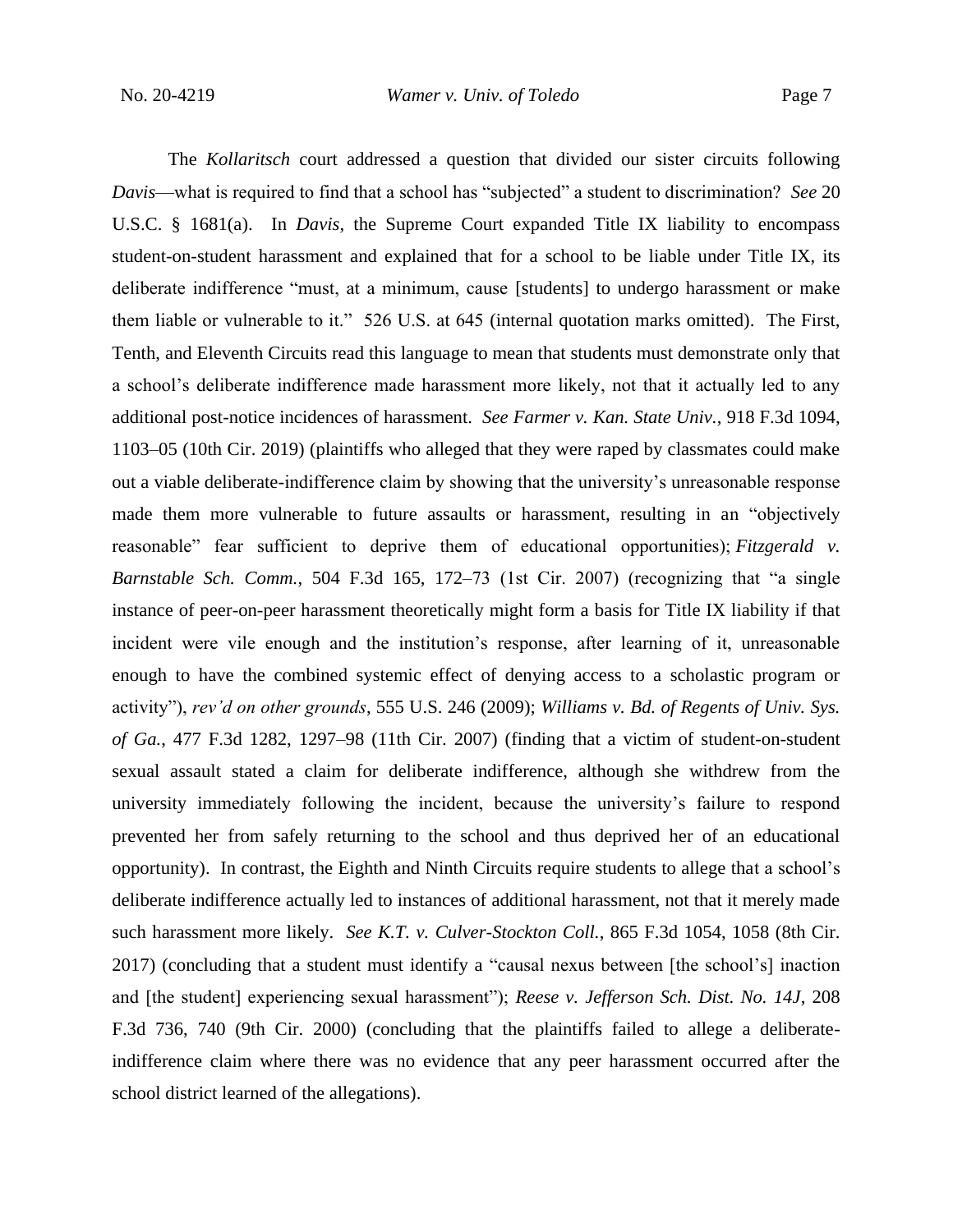This court in *Kollaritsch* held that "[a] Title IX private cause of action against a school for deliberate indifference to student-on-student sexual harassment comprises the two components of actionable sexual harassment by a student and a deliberate-indifference intentional tort by the school, along with the underlying elements for each." 944 F.3d at 623. Further,

the plaintiff must plead, and ultimately prove, an incident of actionable sexual harassment, the school's actual knowledge of it, some further incident of actionable sexual harassment, that the further actionable harassment would not have happened but for the objective unreasonableness (deliberate indifference) of the school's response, and that the Title IX injury is attributable to the post-actualknowledge further harassment.

*Id.* at 623–24.

*Davis* and *Kollaritsch* both addressed claims of peer harassment, rather than teacherstudent harassment, and thus are not necessarily directly applicable, in all respects, to teacherstudent harassment claims.**<sup>3</sup>** The district court assumed that the *Kollaritsch* framework applied based on this court's statement in *Williams ex rel. Hart v. Paint Valley Local School District*, 400 F.3d 360 (6th Cir. 2005), that there is "but one standard" for deliberate indifference under Title IX, not "one standard for student-on-student harassment and a less stringent standard for teacher-on-student harassment." *Id.* at 367. Similarly, UT argues that "deliberate indifference claims are reviewed under the same standard whether they arise from student-to-student or teacher-to-student conduct." Appellee's Br. at 11 (citing *Williams*, 400 F.3d at 367).

Though, admittedly, taken out of context, some language in *Williams* would appear to sweep quite broadly, the court in *Williams* made its observations regarding the "standard" for deliberate-indifference claims while analyzing what kind of response from a school district constitutes deliberate indifference, not, as UT seems to suggest, in a farther-reaching analysis of each element that must be proven to make out a legally cognizable deliberate-indifference claim under Title IX. *See* 400 F.3d at 367. The plaintiff in *Williams* had argued that a simple

**<sup>3</sup>**Many aspects of the Supreme Court's opinion in *Davis* are applicable to both teacher-student harassment and peer harassment, but the opinion makes clear that there are legally significant differences between teacherstudent and peer harassment that "necessarily affect[]" the analysis of whether the misconduct constitutes a breach of Title IX. *See* 526 U.S. at 653.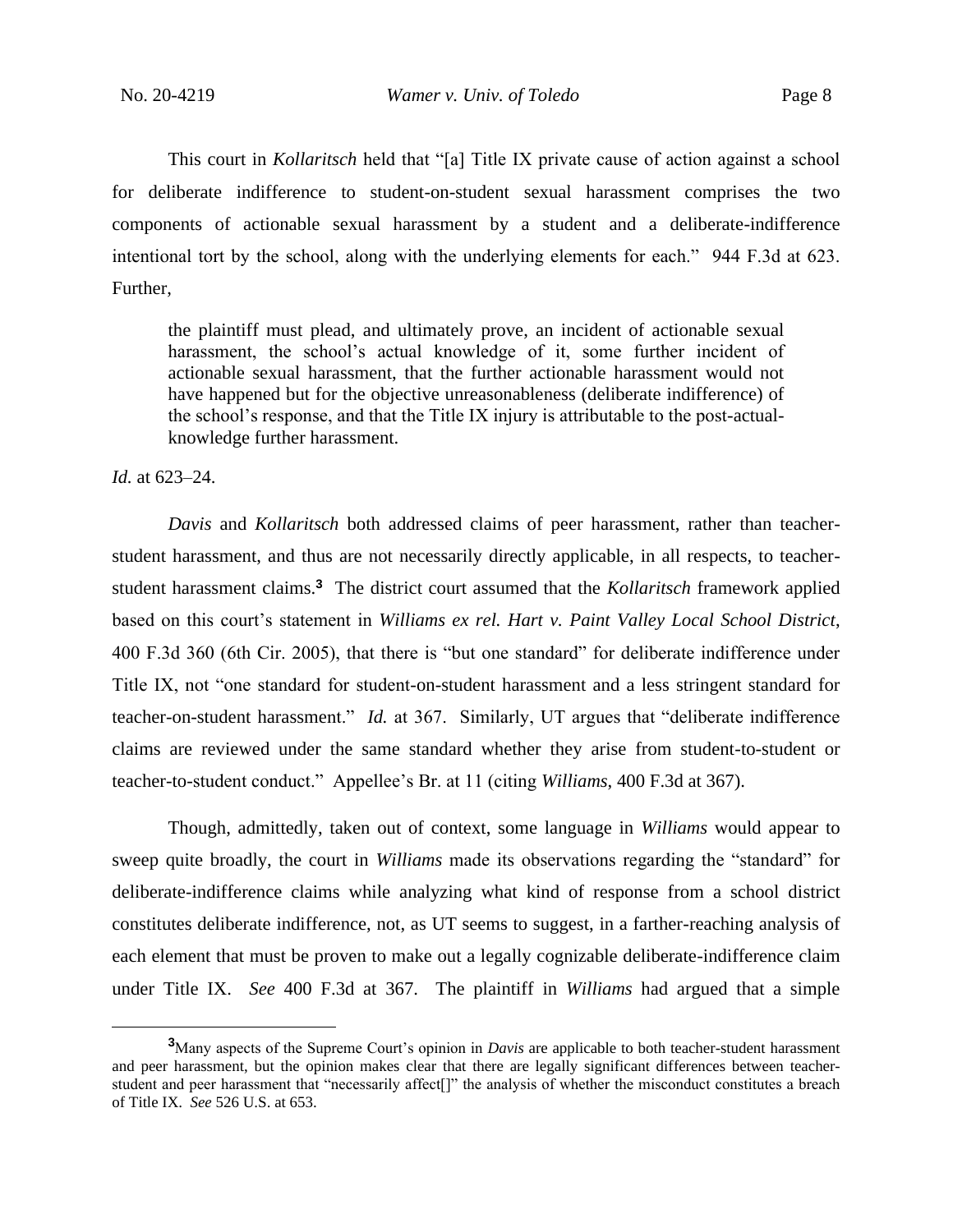"reasonableness" standard was applicable in the context of teacher-student harassment, rather than the "clearly unreasonable" standard used for evaluating a response to peer harassment. *Id.* The *Williams* court concluded that the "clearly unreasonable" standard was meant to apply in both contexts, thus creating "one standard" for courts to judge whether a school's response to complaints of sexual misconduct satisfies this aspect of deliberate indifference. *Id.* 

The *Williams* court did not state or imply that there are *no* differences in how courts evaluate each element of a deliberate-indifference claim in the separate contexts of teacherstudent harassment and peer harassment. And Supreme Court precedent explicitly instructs otherwise. In *Davis*, the Court explained that

[t]he relationship between the harasser and the victim necessarily affects the extent to which the misconduct can be said to breach Title IX's guarantee of equal access to educational benefits and to have a systemic effect on a program or activity. Peer harassment, in particular, is less likely to satisfy these requirements than is teacher-student harassment.

526 U.S. at 653. Consequently, the *Davis* decision layered on an additional element necessary to make a claim for peer harassment under Title IX, requiring plaintiffs in that context to demonstrate that the harassment suffered was "so severe, pervasive, and objectively offensive that it denies its victims the equal access to education that Title IX is designed to protect." *Id.* at 652.

UT argued in the district court that the "severe, pervasive, and objectively offensive" standard was also part of the single standard applicable to the resolution of both types of deliberate-indifference claims, and therefore is applicable here. The district court correctly found that this interpretation is unsupported by the text of *Davis*, which specifically analyzed the differences between teacher-student harassment and peer harassment in finding that an additional severity element should be required in the peer-harassment context:

Whether gender-oriented conduct rises to the level of actionable "harassment" thus "depends on a constellation of surrounding circumstances, expectations, and relationships," *Oncale v. Sundowner Offshore Services, Inc.*, 523 U.S. 75, 82, 118 S.Ct. 998, 140 L.Ed.2d 201 (1998), including, but not limited to, the ages of the harasser and the victim and the number of individuals involved. Courts, moreover, must bear in mind that schools are unlike the adult workplace and that children may regularly interact in a manner that would be unacceptable among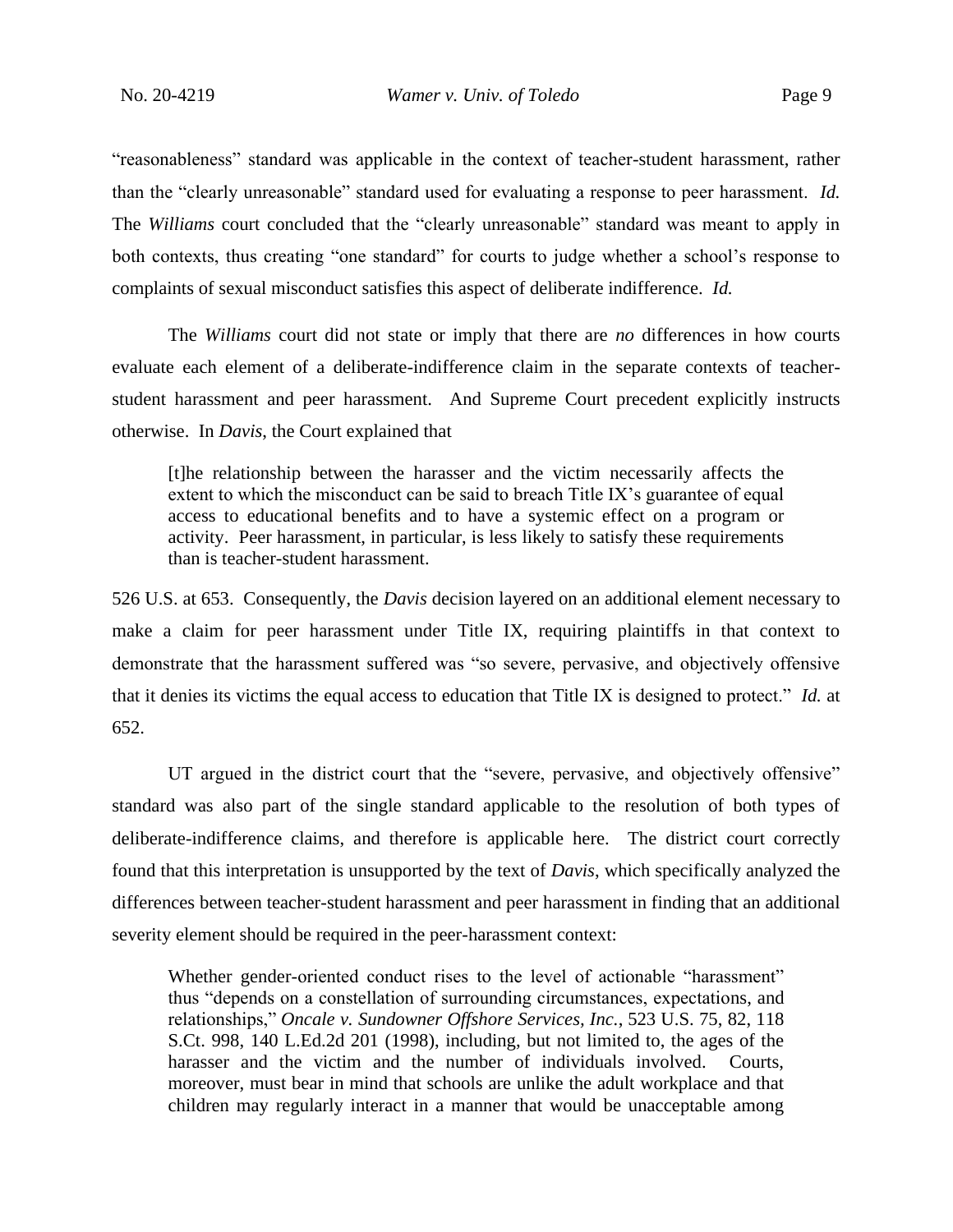adults. . . . [I]n the context of student-on-student harassment, damages are available only where the behavior is so severe, pervasive, and objectively offensive that it denies its victims the equal access to education that Title IX is designed to protect.

526 U.S. at 651–52 (citations omitted); *see also Sauls v. Pierce Cnty. Sch. Dist.*, 399 F.3d 1279, 1284 (11th Cir. 2005) ("Because this case involves teacher-on-student harassment, Appellants need not establish [that the] misconduct was 'so severe, pervasive, and objectively offensive' that it denied . . . equal access to educational programs or opportunities."). Thus, although the "clearly unreasonable" standard is applicable to both peer harassment and teacher-student harassment claims, there are inherent differences in the evaluation of deliberate-indifference claims depending on the identity of the harasser.

Having established that the standard announced in *Kollaritsch* is not presumptively applicable to the context of teacher-student harassment by virtue of *Williams*'s holding that there is a single clearly unreasonable standard for all deliberate-indifference claims, we now address whether *Kollaritsch* decided that the post-notice harassment requirement applies to teacherstudent harassment claims. It did not. The *Kollaritsch* court used careful language specifically cabining its holding to the context of student-on-student sexual harassment claims. *See* 944 F.3d at 619 ("By design and effect, the *Davis* Court's Title IX private cause of action against a school for its response to *student-on-student* sexual harassment is a 'high standard' that applies only 'in certain limited circumstances.'" (emphasis added) (quoting *Davis*, 526 U.S. at 643)); *id.* at 621 ("Even upon establishing actionable *student-on-student* harassment, a plaintiff must also plead and prove four elements of a deliberate-indifference-based intentional tort: (1) knowledge, (2) an act, (3) injury, and (4) causation." (emphasis added)); *id.* at 623 ("A Title IX private cause of action against a school for deliberate indifference to *student-on-student* sexual harassment comprises the two components of actionable sexual harassment by a student and a deliberateindifference intentional tort by the school, along with the underlying elements for each.") (emphasis added)); *id.* at 630 (Thapar, J., concurring) ("Of course, all this does not resolve what should count as 'discrimination' under Title IX. But the plaintiffs in this case premised their suit on student-on-student harassment. And *Davis* made clear that 'discrimination' in such cases means 'severe, pervasive, and objectively offensive' harassment—not just the risk of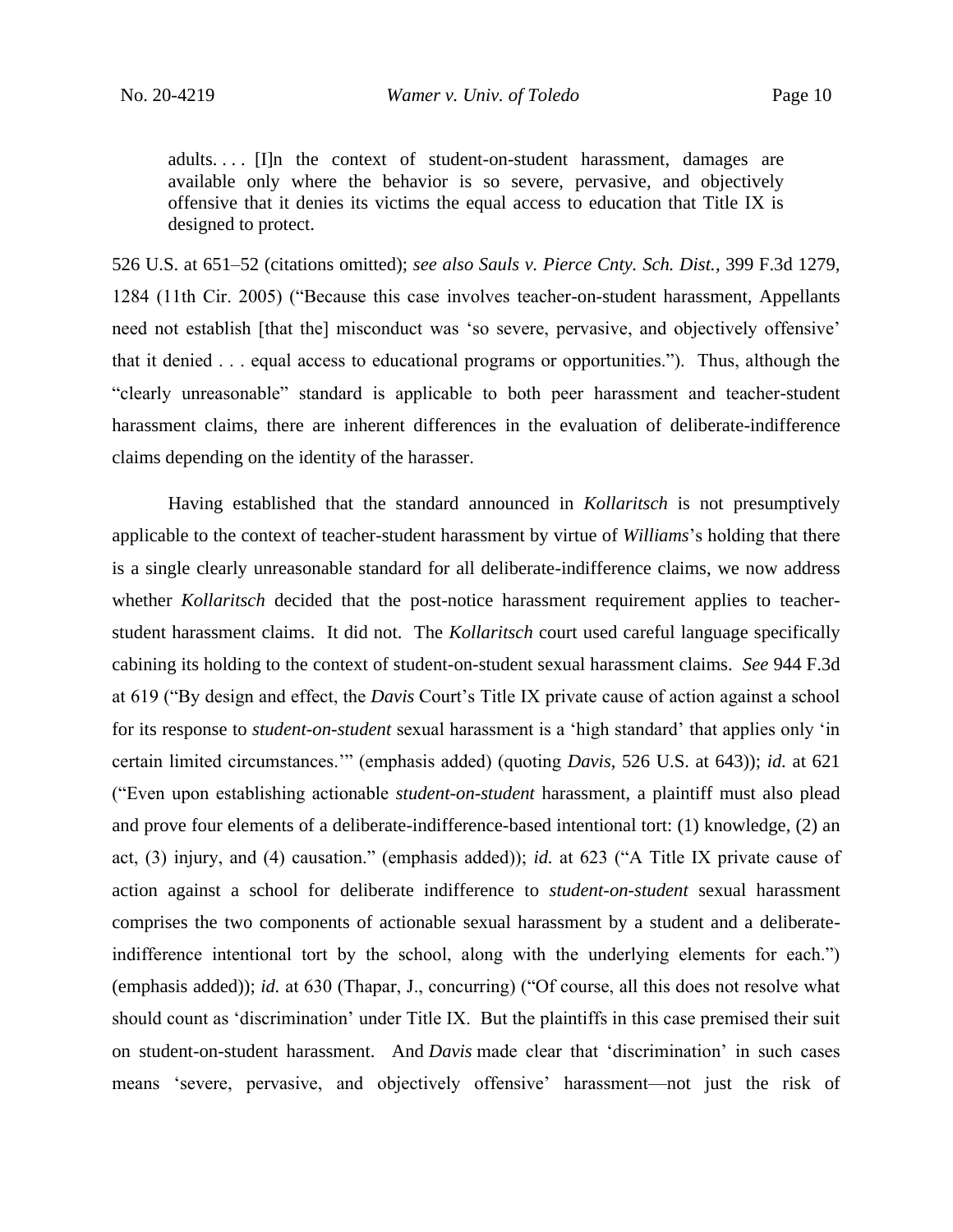harassment." (quoting *Davis*, 526 U.S. at 650)). Moreover, the *Kollaritsch* standard was based on an interpretation of *Davis*, a case specifically concerned with the articulation of the more limited circumstances in which *Gebser*, addressing teacher-student harassment, could be extended to peer-harassment claims. Based on this analysis, we conclude that we are not bound by the standard articulated in *Kollaritsch* when evaluating teacher-student harassment claims.

That leaves the question whether the *Kollaritsch* requirement that "the injury is attributable to . . . post-actual-knowledge *further* harassment" *should* be applied to teacherstudent sexual harassment claims. Given the inherent differences between peer harassment and teacher harassment recognized in *Davis*, and the express purpose of Title IX that no person "on the basis of sex, be excluded from participation in" or "be denied the benefits of . . . any education program or activity," 20 U.S.C.  $\S$  1681(a), we conclude that the more stringent standard for peer-harassment deliberate-indifference claims introduced in *Kollaritsch* should not apply in the context of teacher-student harassment claims.

First, *Kollaritsch*'s articulation of the causation requirement was based explicitly on the interpretation of the holding in *Davis* that "deliberate indifference must, at a minimum, cause students to undergo harassment or make them liable or vulnerable to it." *See* 944 F.3d at 622 (quoting *Davis*, 526 U.S. at 645). And the *Davis* Court articulated that requirement in delineating the limited category of peer-harassment claims considered sufficiently akin to teacher-student harassment claims that they could be attributable to a school. *Davis* did not abrogate, overrule, or otherwise limit *Gebser*; instead, it reiterated *Gebser*'s holding that "a recipient intentionally violates Title IX, and is subject to a private damages action, where the recipient is deliberately indifferent to known acts of teacher-student discrimination." *Davis*, 526 U.S. at 643.The *Davis* Court established the context of the issue before it, stating:

Indeed, whether viewed as "discrimination" or "subject[ing]" students to discrimination, Title IX "[u]nquestionably . . . placed on [the Board] the duty not" to permit teacher-student harassment in its schools, *Franklin v. Gwinnett County Public Schools*, *supra*, at 75, 112 S.Ct. 1028, and recipients violate Title IX's plain terms when they remain deliberately indifferent to this form of misconduct.

*Id.* The opinion then goes on to analyze the more limited circumstances in which a school can be liable for student-on-student harassment: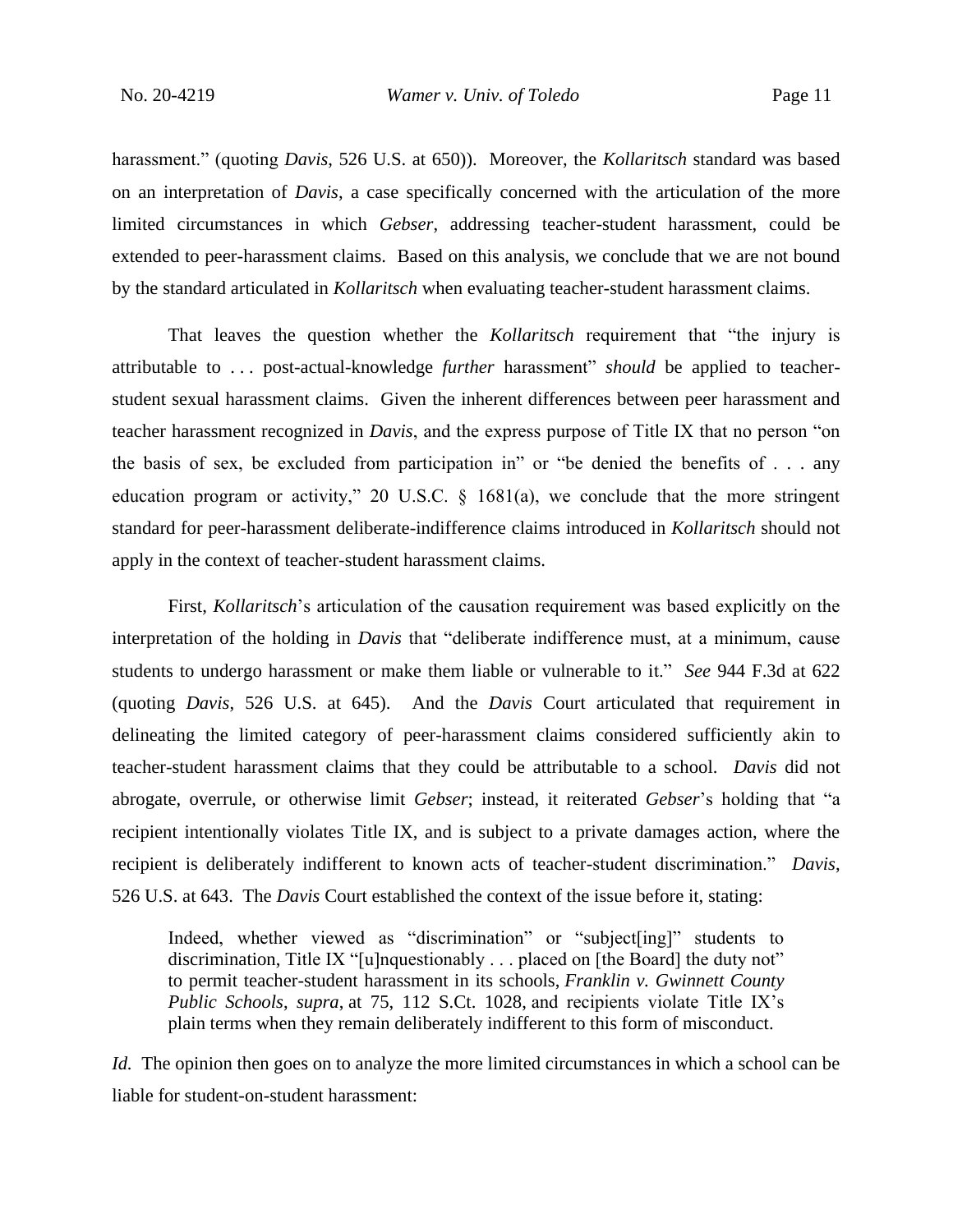That is, the deliberate indifference must, at a minimum, "cause [students] to undergo" harassment or "make them liable or vulnerable" to it. Moreover, because the harassment must occur "under" "the operations of" a funding recipient, see 20 U.S.C.  $\&$  1681(a);  $\&$  1687 (defining "program or activity"), the harassment must take place in a context subject to the school district's control.

These factors combine to limit a recipient's damages liability to circumstances wherein the recipient exercises substantial control over both the harasser and the context in which the known harassment occurs. Only then can the recipient be said to "expose" its students to harassment or "cause" them to undergo it "under" the recipient's programs. We agree with the dissent that these conditions are satisfied most easily and most obviously when the offender is an agent of the recipient.

*Id.* at 645 (citations omitted). This language seems to imply that the higher standards for establishing the requisite culpability in peer-harassment situations are unnecessary in the context of teacher-student harassment; while a school quite obviously "subjects" its students to harassment and discrimination when it fails to respond to harassment by its agent (a teacher or professor), a school can only be seen to be responsible for the impacts of student-on-student harassment in more limited circumstances.

Moreover, there are important policy reasons for imposing a less stringent standard in cases alleging teacher-student harassment. As the Court explained in *Davis*, Title IX "protects students from discrimination" and "shields them from being 'excluded from participation in' or 'denied the benefits of' a recipient's 'education program or activity' on the basis of gender." *Id.*  at 631 (quoting 20 U.S.C. § 1681(a)). The *Davis* Court recognized that "[t]he relationship between the harasser and the victim necessarily affects the extent to which the misconduct can be said to breach Title IX's guarantee of equal access to educational benefits and to have a systemic effect on a program or activity." *Id.* at 653. This makes sense. When a teacher sexually harasses a student, it can more easily be presumed that the harassment would "undermine<sup>[]</sup> and detract[] from [the student's] educational experience" because teachers are at the core of a student's access to and experience of education. *See id.* at 651. When a student has been sexually harassed by a teacher or professor, that student's ability to benefit from the educational experience provided by the school is often undermined unless the school steps in to remedy the situation because the student is put in the position of choosing to forego an educational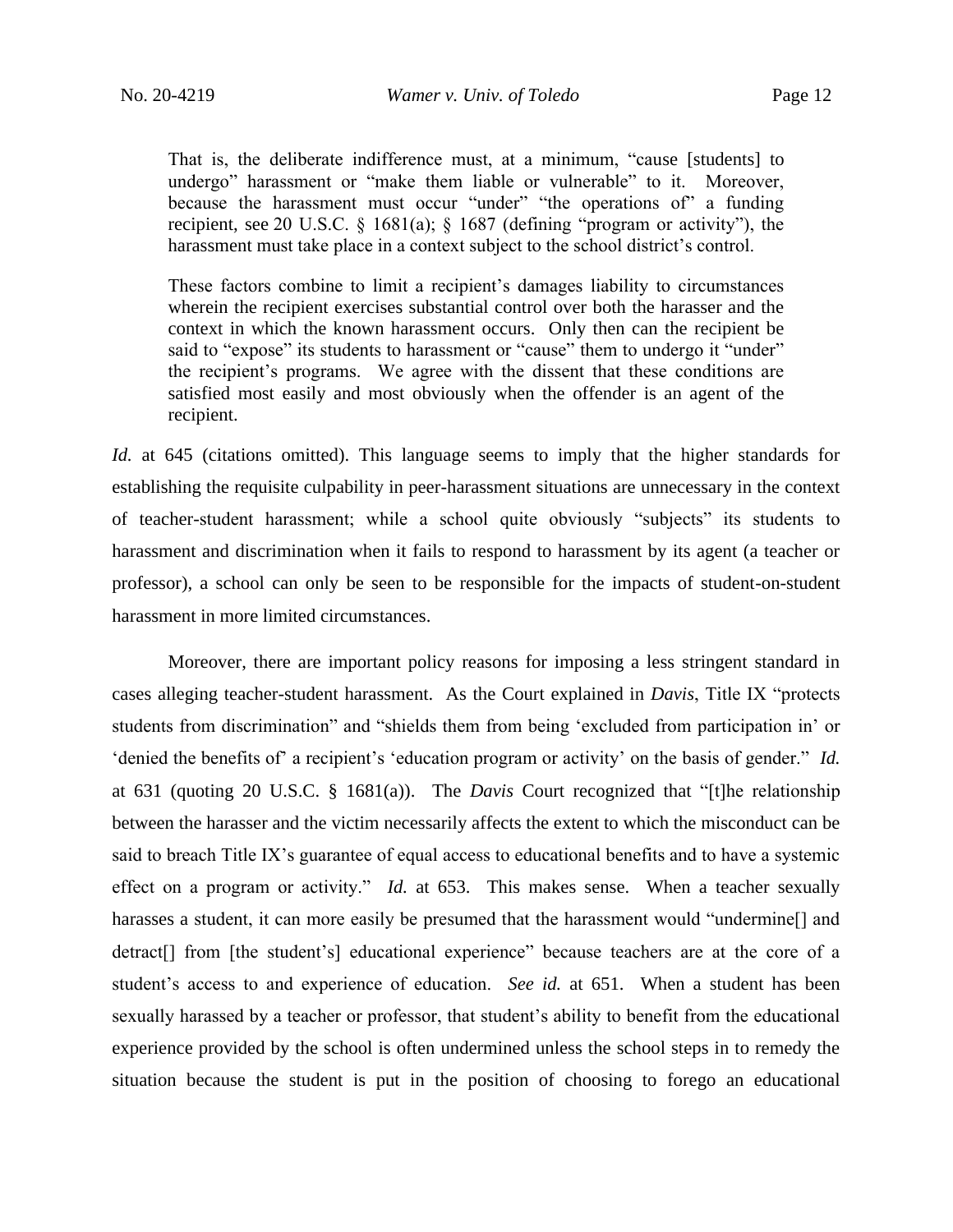opportunity in order to avoid contact with the harasser, or to continue attempting to receive the educational experience tainted with the fear of further harassment or abuse. For that reason, requiring an additional post-notice incident of harassment in teacher-student deliberateindifference cases would undermine the purpose of Title IX.

Of course, refraining from applying the more stringent standard in *Kollaritsch* does not change the fact that Wamer must still allege that: (1) she was sexually harassed by a teacher or professor, (2) an official with authority to take corrective action had actual notice of the harassment, (3) the school's response was clearly unreasonable, and (4) the school's deliberate indifference caused her to suffer discrimination. *See Gebser*, 524 U.S. at 290–91; *Williams*, 400 F.3d at 368.

It is an open question in this circuit under what circumstances a school's deliberate indifference to teacher-student harassment can be considered to cause discrimination. We conclude that a test similar to that articulated by the Tenth Circuit in *Farmer* and the Eleventh Circuit in *Williams* is appropriate. We therefore hold that a plaintiff can satisfy the causation requirement by showing that (1) following the school's unreasonable response (2) (a) the plaintiff experienced an additional instance of harassment or (b) an objectively reasonable fear of further harassment caused the plaintiff to take specific reasonable actions to avoid harassment, which deprived the plaintiff of the educational opportunities available to other students.

Taking the facts alleged in Wamer's complaint as true, this test is satisfied. Wamer alleges that she was sexually harassed by her instructor, that the University's Title IX office was made aware of the harassment and prematurely closed its investigation after three weeks without taking any measures against her harasser, and that as a result of her fear of continued harassment she took reasonable steps, including switching majors and enrolling primarily in online classes, to avoid encountering her harasser, which undoubtedly detracted from her educational experience. Because Wamer alleges facts that allow the inference that her fear of further harassment was objectively reasonable, and that her post-harassment actions resulting in the deprivation of educational opportunities were reasonably taken to avoid further harassment, she has sufficiently stated a claim for deliberate indifference to teacher-student harassment.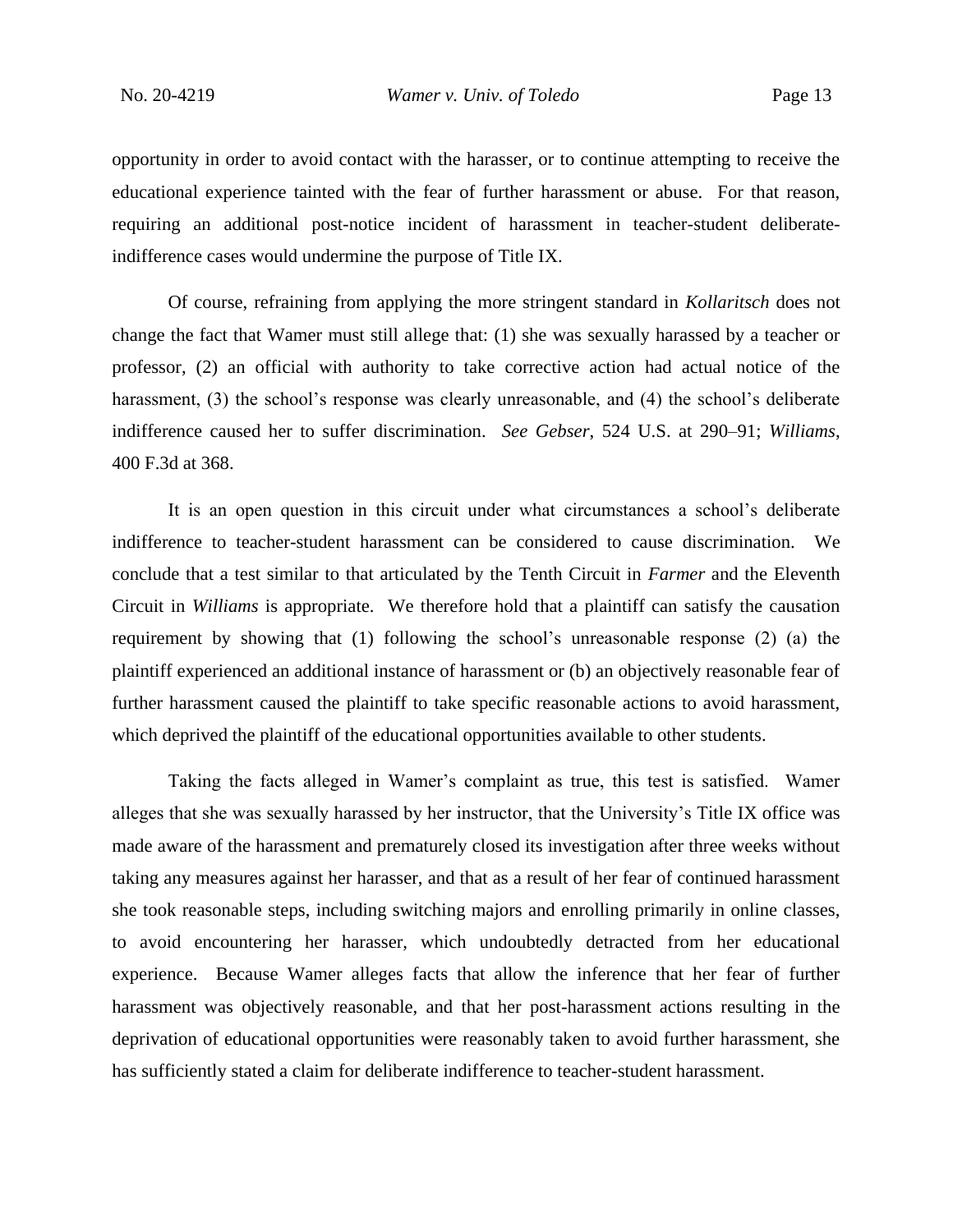**B.**

It is not entirely clear from the district court's opinion whether its dismissal of Wamer's complaint was based solely on the conclusion that Wamer did not plead facts satisfying the *Kollaritsch* test or whether it was also based on a finding that Wamer failed to plead facts showing that the University's response to her complaint was clearly unreasonable. To the extent that the district court's dismissal of Wamer's complaint was based on a finding that Wamer failed to plead facts allowing an inference that UT's response to her and O'Korn's May reports of sexual harassment were clearly unreasonable, we reverse on that basis as well.

UT claims that the decision of this court in *Foster v. Board of Regents of University of Michigan*, 982 F.3d 960 (6th Cir. 2020) (en banc), demonstrates that "deliberate indifference remains a high bar for plaintiffs to clear." Appellee's Br. at 16. But *Foster* was decided at the summary judgment stage, and the decision was based on a thorough examination of exactly how the university responded to each of the plaintiff's complaints of peer harassment, with the court ultimately concluding that the university was not deliberately indifferent given that it "adopted escalating measures proportionate to the misconduct." 982 F.3d at 966. Here, Wamer has not had the opportunity to conduct discovery into the details of UT's response to the two initial complaints about Tyger, an instructor. Moreover, Wamer alleges that the University failed to take *any action* in response to the initial complaints, not that the action was insufficient, as alleged in *Foster*. And the *Foster* court specifically noted,

The deliberate indifference standard makes schools liable when they "refuse[ ] to take action to bring the recipient into compliance," *Gebser*[, 524 U.S. at 290], not when they take action that ultimately fails to "purg[e] their schools of actionable peer harassment," *Davis*, 526 U.S. at 648, 119 S.Ct. 1661. We ask not whether the school's efforts were ineffective but whether they amounted to "an official decision . . . not to remedy the violation." *Id*. at 642, 119 S.Ct. 1661 (quotation omitted).

#### *Id.* at 968.

Here, Wamer alleges that she and a faculty member lodged complaints about Tyger's conduct, and that a mere three weeks later, after Wamer responded that she did not feel comfortable coming on campus for an in-person interview, the University closed its investigation